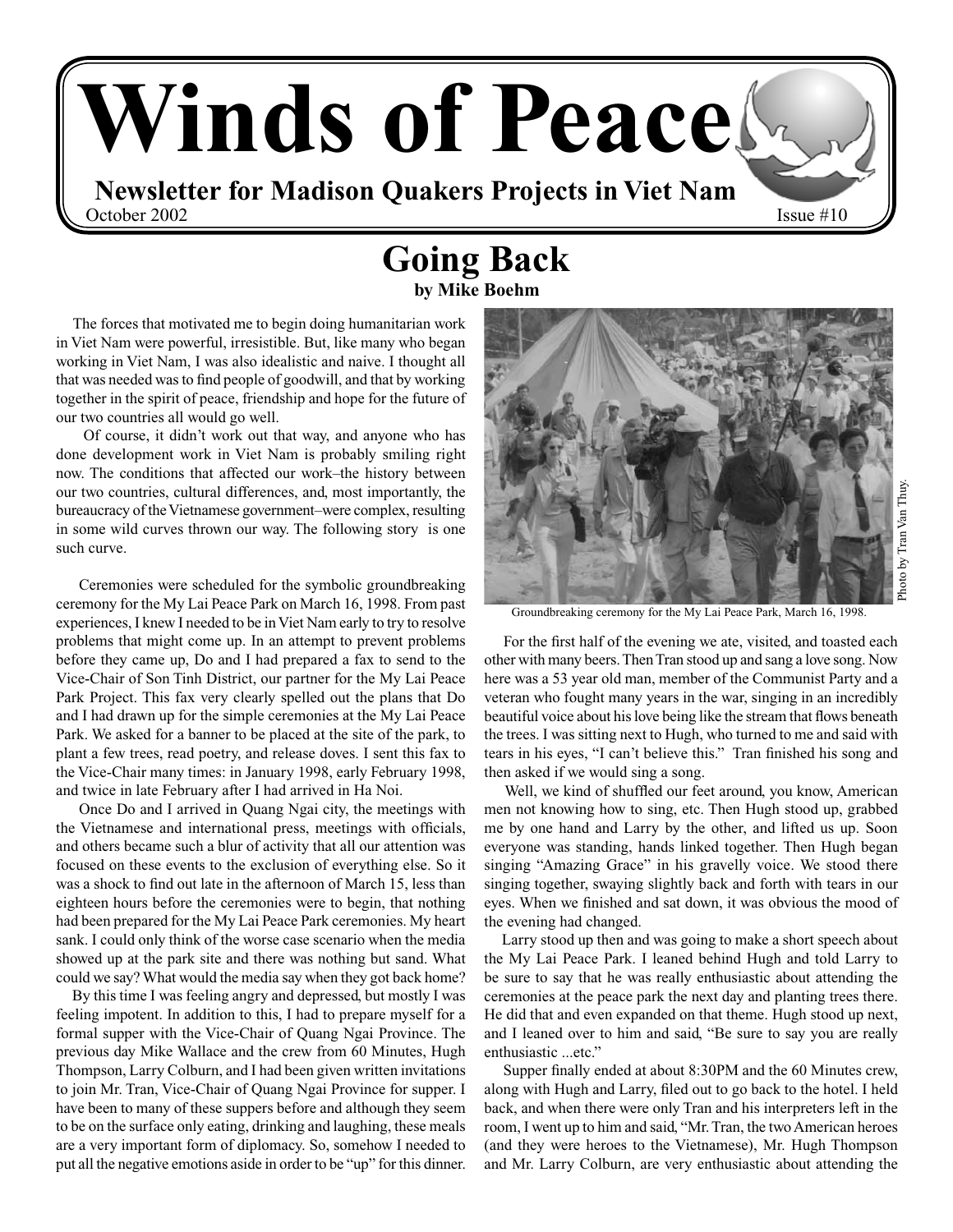ceremonies at the My Lai Peace Park tomorrow and planting trees there. Nothing has been done. Now they will be very disappointed if they arrive tomorrow at the peace park and nothing has been prepared." I said goodbye then and joined the rest of the crew on the bus.

 Early the next day, as we stood in front of our hotel waiting to go to the My Lai Memorial for the first of the day's ceremonies, Do arrived and told me with a smile that everything was taken of. Mr. Tran must have waited only long enough for our bus to be out of sight when he called his driver and went to find Do. Except they didn't know which Do they were looking for; was it Do with a rising tone, falling tone, no tone? When they were sure they knew the right person, Tran went to Do's house.

 Now socially, a teacher of English and the Vice-Chair of the province are worlds apart. But Tran went to Do's house, threw open the door, and shouted, "Where is Do, where is Do, what are we going to do?" Do was sitting in his shorts finally eating a late supper. He explained to Tran the problems that we had been having with the Vice-Chair in implementing every step of the My Lai Peace Park. He told Tran about the many faxes I had sent informing Mr. Le of the ceremonies that we wished to hold. Tran and Do then went to Le's home and words were said. That night two mango saplings were located about 30 miles away and brought to the My Lai Peace Park on the back of a motorcycle. A banner was also made that night and erected at the peace park.

 So after the somber ceremonies were completed at the My Lai Memorial, we all walked about a mile to the future site of the My Lai Peace Park. There we found that by coincidence the Communist Youth Party was having its three-day festival in a soccer field next to the peace park site. There were many brightly colored tents with flags waving and....a sound system. Do had previously made arrangements to use this sound system so Tran, Le and I made our speeches about the My Lai Peace Park and the hope that this park represented for peace, friendship, and better relations between our two countries. We then walked to where the two little mango saplings had been planted and watered them. This was a symbolic act because the saplings were removed the next day. It would be another two years of paperwork, land leveling, etc. before the first trees were planted.

 Film crews surrounded us during the speeches and the tree planting ceremony and as far as they were concerned the tents and flags and gaiety were all part of the My Lai Peace Park ceremony. They got their photo-ops and we got a reprieve.

 On the surface this seems irresponsible, unprofessional, or even unconscionable. In reality, it is none of these. This incident reflects the true nature of the problems of working in Viet Nam. (See Phan Van Do's article on page 3 for more insight into the nature of Viet Nam's bureaucracy.) Many organizations, businesses as well as NGOs, give up working in Viet Nam because of these problems.

 But the answer is the same answer that has held true throughout human history when people from two countries come together. That answer is patience, perseverance, humility, and the desire to listen and learn from each other. This is the only way we will begin to understand the profound differences that exist between our two countries and come closer to solutions that allow us to overcome these differences so that we can at last bring our two countries together in peace.

## **Mike Wallace's Thoughts on the Madison Quakers Projects in My Lai**



Mike Wallace of 60 Minutes interviews Mike Boehm at the My Lai Memorial, March 16, 1998.

 For three days prior to March 16, 1998, I traveled with Mike Wallace and the 60 Minutes crew in Quang Ngai Province, Viet Nam. As we traveled and talked, Mike learned more about the Madison Quakers Projects in My Lai. Below is what he had to say about them in a short interview with veteran Bill Wormsley.

 "We did a piece about some Bangladeshi people - I don't know if you saw it - about the loan fund there. And I don't know how well it worked, but I thought it was an inspiring thing to do, for we talk about capitalism all the time, and we talk self-sufficiency around the world. And then we don't do enough to help to start, to prime the pump. And so what they did there - and I don't know whether this is in any sense patterned after what they did there - but they gave small loans to people, a lot of them women, who wanted to open quite small businesses. And my understanding - I didn't do the piece - my understanding is that they paid back the loans and they're making a profit.

 So, beyond the wonderful notion of the opening of the peace park for the young people of this area, the Quang Ngai area, to come, and young people to be together, or older people just to come out to a peaceful spot and take a look at the sky and trees and so forth, which is a wonderful, wonderful notion, it seems to me, of restoring and life-giving. Beyond that the notion of establishing that loan fund, it's the best darn thing anyone could possibly do, because when you see how hard these people work - I mean here it is, what?, ten minutes after seven in the morning, and everybody's on their bicycles and they're going into the fields and they're working like the dickens, and the kids are in school already - and you see how devoted they are to having new families. So many of the people we're seeing knew nothing whatsoever, know nothing of My Lai, and these youngsters seem to be such a happy crowd, and the fact that on the thirtieth anniversary of the heroism of Hugh Thompson and Larry Colburn, that all of this could come together, it really is an inspiration."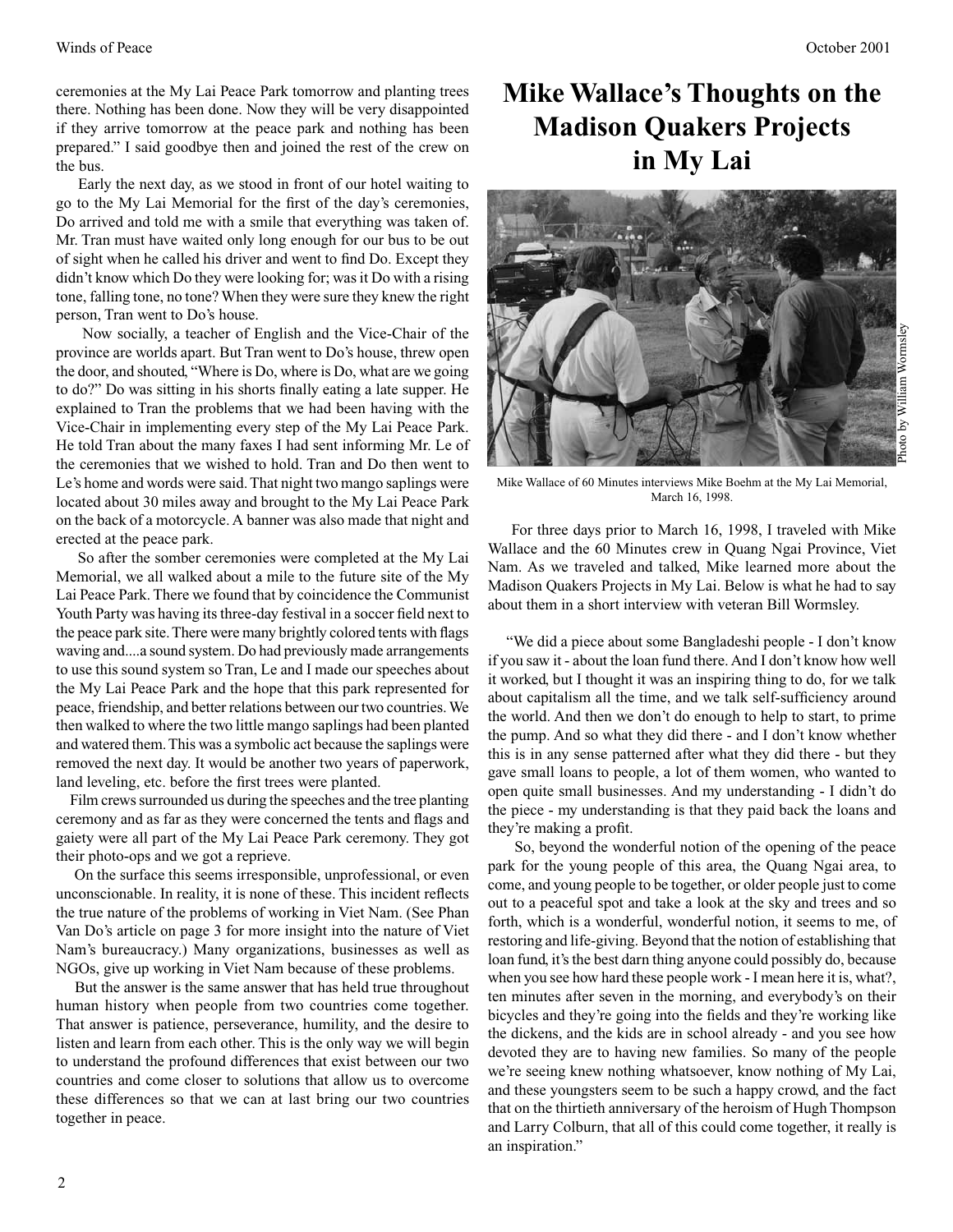# **Building the My Lai Peace Park: The Problem Of Bureaucracy**

**By Phan Van Do**

 In 1996, after learning of the idea of the Vietnamese-American Peace Park in Bac Giang Province, the Son Tinh District People's Committee, Quang Ngai Province, sent a suggestion of initial cost to Mike Boehm, Project Director for Madison Quakers, Inc. for the project of the My Lai Peace Park. Mike sent them the money they required which was \$4,500. The Son Tinh Management Board of Investment then carried out the documentation for approval by the offices in the district itself and from the provincial authorities. Finally, the Management Board asked an architect from Quang Ngai City to design the peace park.

By March 1998 the design still wasn't finished. When we urged the

Management Board, Mr. Le, Vice-Chair of the Son Tinh District People's Committee replied that they needed more money to start the construction and asked Mike for assistance. Shortly thereafter, as a gesture of good faith, Mike delivered \$11,000 to the Son Tinh District People's Committee at the District hall with the hope that the peace park would be built soon. Both these sums of money stayed in the state bank of Son Tinh District until 2001 after paying for the compensation for the site preparation and for the gazebo and some other costs.

 It took nearly six years from the start to the opening of the peace park. Perhaps the same thing would happen in the future. This problem is quite common in Viet Nam, and in some cases, it takes even longer. This problem doesn't happen only to foreign projects: it also happens to Vietnamese projects. The main problem is the administrative bureaucracy system.

discuss the budget source to guarantee the implementation. They discuss the responsibility: who will be responsible if there are no funds to pay for the construction in case the foreign investment is cut off. Then, after the agreement, the decision is passed over to the district council. During this meeting they discuss and draw up a plan to carry it out. Then this plan is again passed to the party body for approval of the general project. After approval, the Management Board starts their documentation. For example, if this part of the project of construction involves electricity, then they have to contact the

time. It just goes around a circle. The Management Board has no power to give any decision at all. At first they have to get the approval or direction from the local party body to carry out the project, any project. It takes some time to arrange such a meeting. They then

> Electricity Board for approval, and they have to go to many doors like that. And if they have any difficulty during the process of documentation, they then have to consult the upper level for direction. They can never give any decision. The same document, therefore, can go around different offices like a circle making the staff tired. So they sometimes just leave documents on the desk for months without concern. Who can blame them?

> Third, the investment from NGOs (nongovernmental organizations) is usually not stable enough to create credibility to attract the contractors. If it is a state project from the state budget, the contractor is assured he will be paid off sooner or later. But if it is from an

 First, the staff in the bureaucracy are civil servants who work for their starving salary which can provide them just enough for a meager breakfast. So it's very sensitive to ask them to devote their all for their office work. Whether they care for the work or not, they still get the same salary. They get no bonus, no commission, no compliment, and no promotion if they do good work. But if they do something wrong against the regulations, they can be charged or punished. So do you think they, all the members from the leaders to the staff, will have a heart for the job? In fact, they really did the job assigned to them. They started the documentation. They did ask the architect to prepare the design, but they just left the work for him to take care of without confirming the deadline or talking about the pay in detail. And then the architect put the request in a drawer of his desk because he had so many other things to do. We did urge the Son Tinh Management Board of Investment to urge the designer, but the reply was always "wait".

Second, the way a document is transmitted also takes a lot of

NGO, there is no legal foundation to assure the payment after the construction is finished, and no laws to enable them to sue the NGOs in case the NGO does not fulfill its responsibilities to pay the costs of the project. In fact, the memorandum that both sides sign in advance is just a document of mutual trust more than law. So the contractor must have great trust for the foreign side when he decides to start the construction. This process is constantly a measurement of trust and honor between three sides before things start: the foreign side doesn't trust the local mediate management, the contractor doesn't trust the foreign side. They all usually rely on the responsibility of the facilitator who tries to create this mutual trust and relationship.

 Because of these procedures, the construction of the My Lai Peace Park as well as other projects took quite a long time to start. But now after several talks about how to avoid such problems, Quang Ngai Province has given the Madison Quakers the right to choose the designer, the contractor and builders, and the supervisors to start a project. The problem now is finding funding to continue building the peace park.

Na Noi, Viet Nam, September 20, 2002

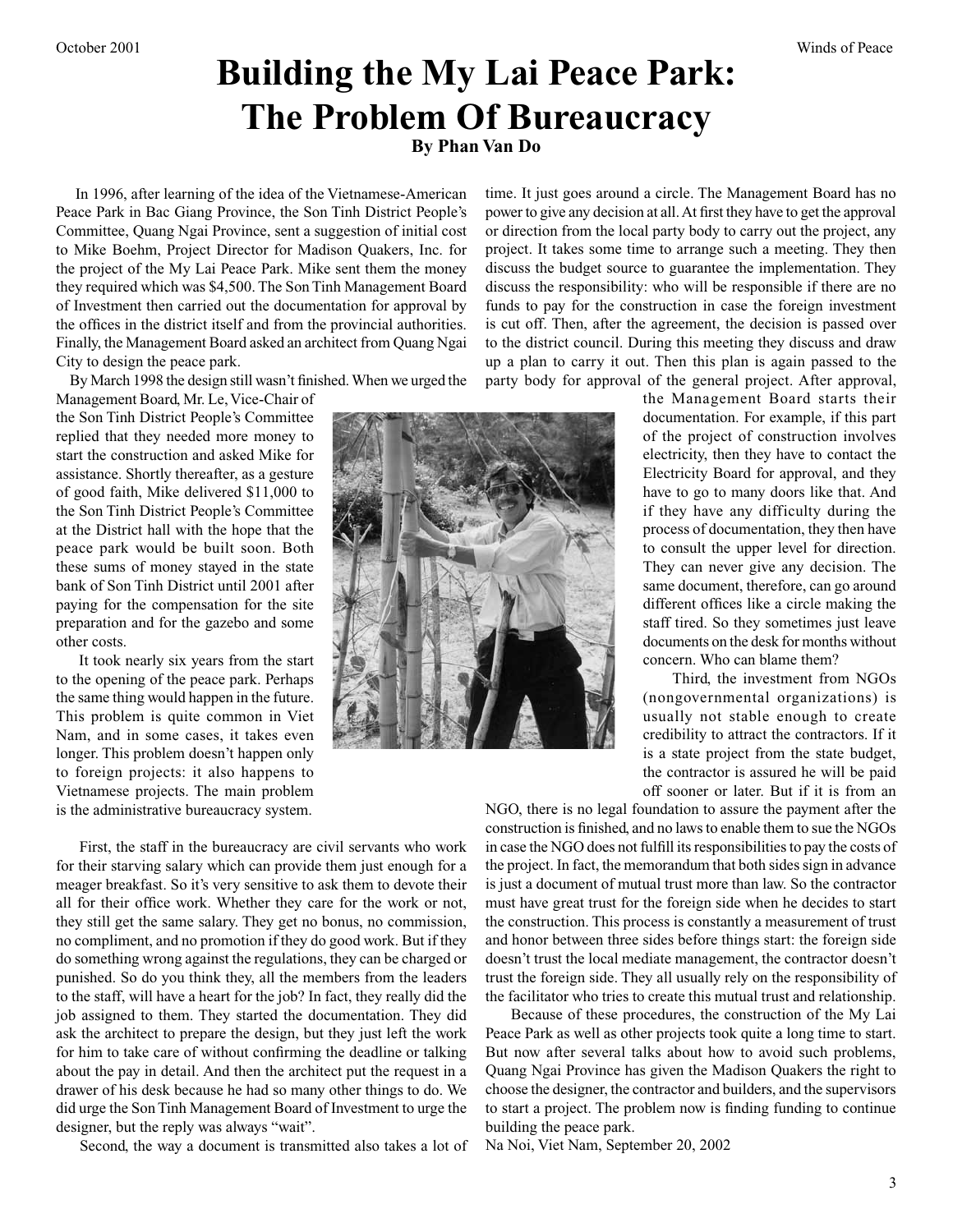# **My Lai Primary School Update**

 These photos were taken at the eight room primary school, dedicated in 2001. Two more eight room primary school buildings will be constructed to fulfill the existing need for class room space. Each of the remaining two buildings will cost \$50,000. So far we have only raised half of the funds needed for the second eight room school building. When we have raised the final \$25,000 construction can begin.

 In the meantime, the process of turning over responsibility for construction of these schools to the Madison Friends has begun. This is an exciting change because it means that, working with our project coordinator Phan Van Do and the local People's Committee, we can hire villagers from My Lai to work on the school. This will help the villagers economically, as well as give them a personal investment in the project.



Photo by M

The My Lai Primary School today. Many new trees and shrubs have been planted by the villagers of My Lai.



The bathroom cleaning crew. The girls clean the girls side and the boys clean the boys side. But the girls say that the boys sometimes need help. This is the most modern bathroom in the whole village.



Typical classroom at the My Lai primary school.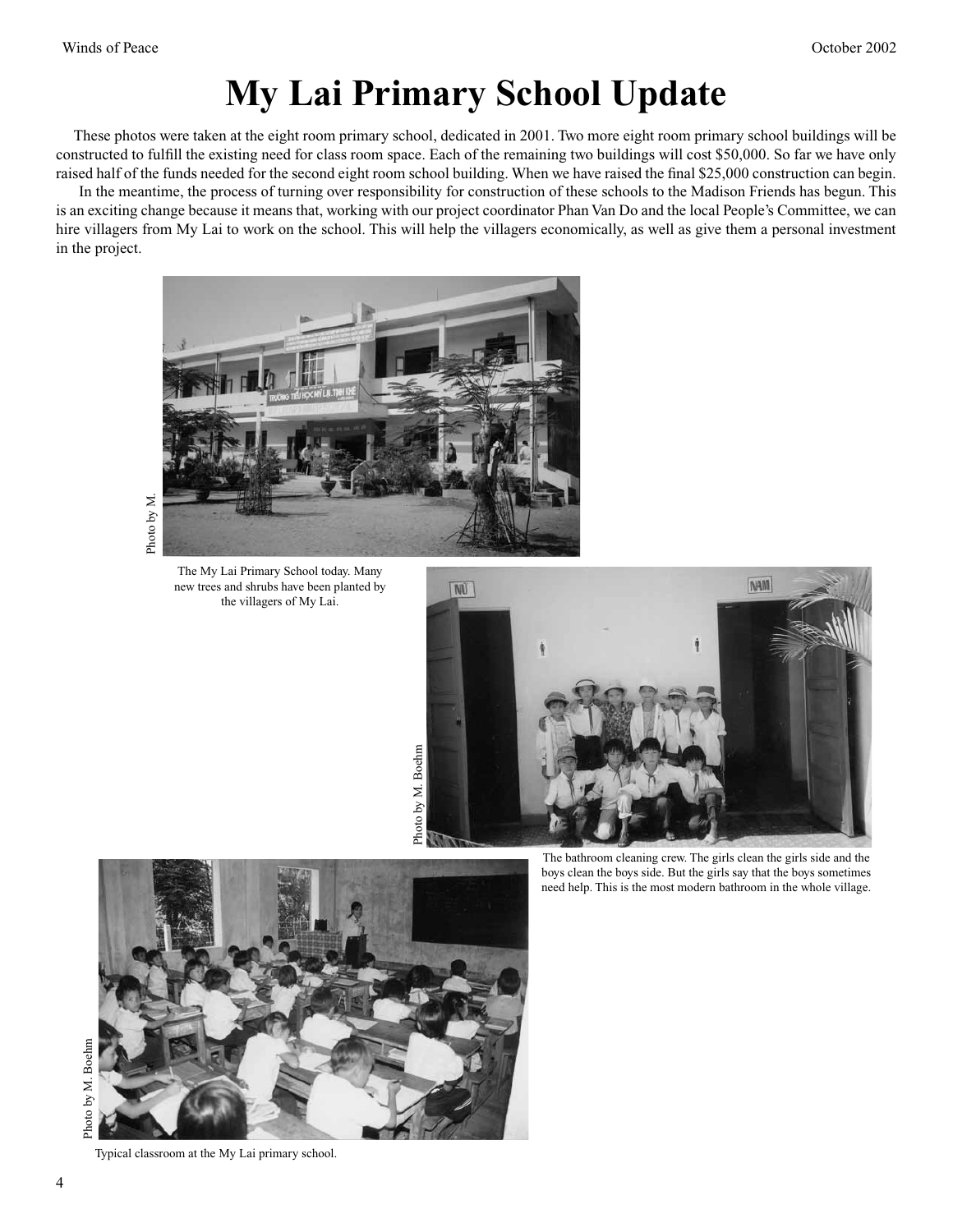# **My Lai Peace Park Update**

 After the dedication of the My Lai Peace Park on March 16, 2001, a fence needed to be built quickly to prevent the erosion of the ponds and borders of the peace park by rain and cattle. Unfortunately, the paperwork needed for the fence took a very long time, and the fence was only completed in June of this year. The next steps for the park include facing the ponds with stone and mortar, bringing in low voltage electricity, and bringing enough fertile soil from nearby mountains to cover the entire park with at least six inches of soil. As with the primary school the process of transferring authority for construction of the My Lai Peace Park to the Madison Friends has been started. Once the paperwork is complete, we will be able to hire local villagers to do this work.



Erosion of My Lai Peace Park. The just completed fence and berm has solved the problem.



Vietnamese workers making fence posts.



Finished posts waiting to be installed.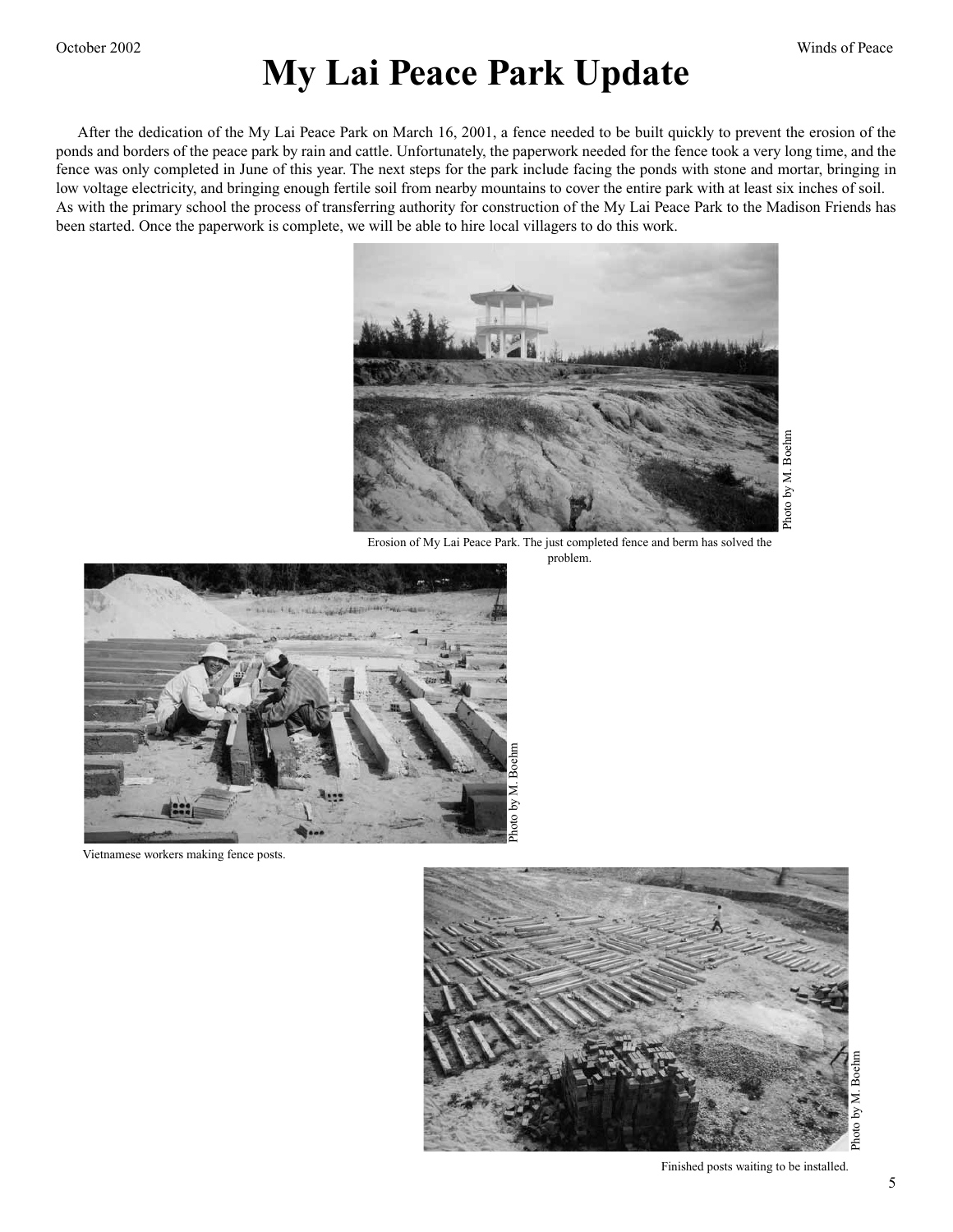In our last funding appeal we noted the success of the various loan funds that the Madison Friends have funded; more than 1,500 women have received loans through funds set up in nine villages with repayment rates averaging 98%. As a result of this success, we wanted to expand this program. So we asked if congregations, communities, or organizations would be willing to take on the funding of one complete village.

 We received a response immediately from veteran John Morris. John said he would like to fund a village personally and sent a check for \$6,500. In his words, "The opportunity to help, even if only for a few less fortunate than myself, helps to fill a void in my life and adds meaning as well." The timing of John's contribution could not have been better. We had received an appeal earlier this year from the Binh Son District People's Committee of Quang Ngai Province to help an exceptionally poor village. This village is named Binh An village.

Binh An. Over the years I have seen a lot of poverty in Viet



Example of the extreme poverty that exists in Binh An village.

Nam. And each year I think I have seen the worst conditions I could possibly see. But visiting Binh An village was a wrenching experience…bundled weeds for walls and roofs, tattered plastic as decoration, high levels of malnutrition in the children resulting in brain damage for some. Schooling is out of the question. These conditions exist in most rural villages in Viet Nam, but usually only for 10% to 20% of the village. In Binh An 60% of the villagers suffer from this extreme poverty. I have never seen so much concentrated poverty before as exists in Binh An.

 Of course, it will take years to reverse this level of poverty but John's contribution will have an incredible impact in beginning this reversal.



Phan Van Do peers into the "home" of an elderly woman living in Binh An village. She was gone the day we visited because, as the neighbors told us, she must climb into the mountains every day to harvest snails. If she harvests 2 kilograms of snails she has enough to buy a little rice.

# **A Veteran's Gift John Morris' Story**



John Morris aboard the Kitty Hawk, 1969.

 I was in the Navy from March 28, 1968 to December 10, 1971. I was first stationed (out of boot camp) on the U.S.S. Kitty Hawk, from July 1968 to May 1970. I began my tour on the Kitty Hawk as a "fireman apprentice", working in the auxiliary machinery and boiler rooms, but eventually got out of that rate and became a cook, which wasn't easy since machinist mates and boiler tenders were just about the most undermanned jobs in the Navy. The Kitty Hawk went on an 8 month "West Pac" cruise in January of 1969, spending approximately 3 to 5 weeks at "Yankee Station", Tonkin Gulf, in between port visits to places like Subic Bay, P. I. and Hong Kong.

 I managed to get orders to "commissary man (cook) school" and left the Kitty Hawk for 4 weeks leave on May 4, 1970. I still remember driving home on I-5, having left the "Shitty Kitty" high and dry in the Bremerton, WA, Naval Shipyard. I had the radio on and news of the students killed at Kent State, Ohio, was announced. I remember arriving home in Oregon, walking through the front door of my childhood home and instead of "Hello" or "How are you?" I blurted out, "What the hell is going on in this damn country?" My mom said nothing.

 On to San Diego after my leave, I spent 8 weeks learning how to correctly measure this, that, and the other ingredient. I then got orders to another aircraft carrier, U.S.S Ranger, and went on another 8 month "West Pac" cruise, beginning at the end of October 1970. Upon getting out of the Navy in December 1971, I worked for about 18 months in a circuit breaker panel board manufacturing plant in Portland, Oregon. Quitting that in August of 1973, I began living on my G.I. education benefits by attending a community college in my hometown.

 In December of 1976 I went back into the Navy and wound up serving another 8 years before finally throwing in the towel for good in July of 1985. For the last 17 years I've been working and living in Oak Harbor, WA.

 Because I was not "in country" and did not experience combat per se, I haven't given a great deal of thought to my role in the "American War." But, having long ago come to the conclusion that the war was a big mistake, I nevertheless began, grudgingly and gradually, to educate myself about Viet Nam and the war.

 Then, around the summer of 1998, I heard an interview on the radio between Mike Boehm and Matthew Rothschild (editor of the Progressive Magazine). Mike's story inspired me enough to want to help. So toward the end of 1998, I began contributing modestly. Recently, I was blessed with the ability to help in a larger way, monetarily. With the Winds of Peace publication to educate and inspire with the editorials, stories, letters and poems, I decided I wanted to share my personal blessing.

To be candid, I've lived a modest and frugal adult life. I saw stark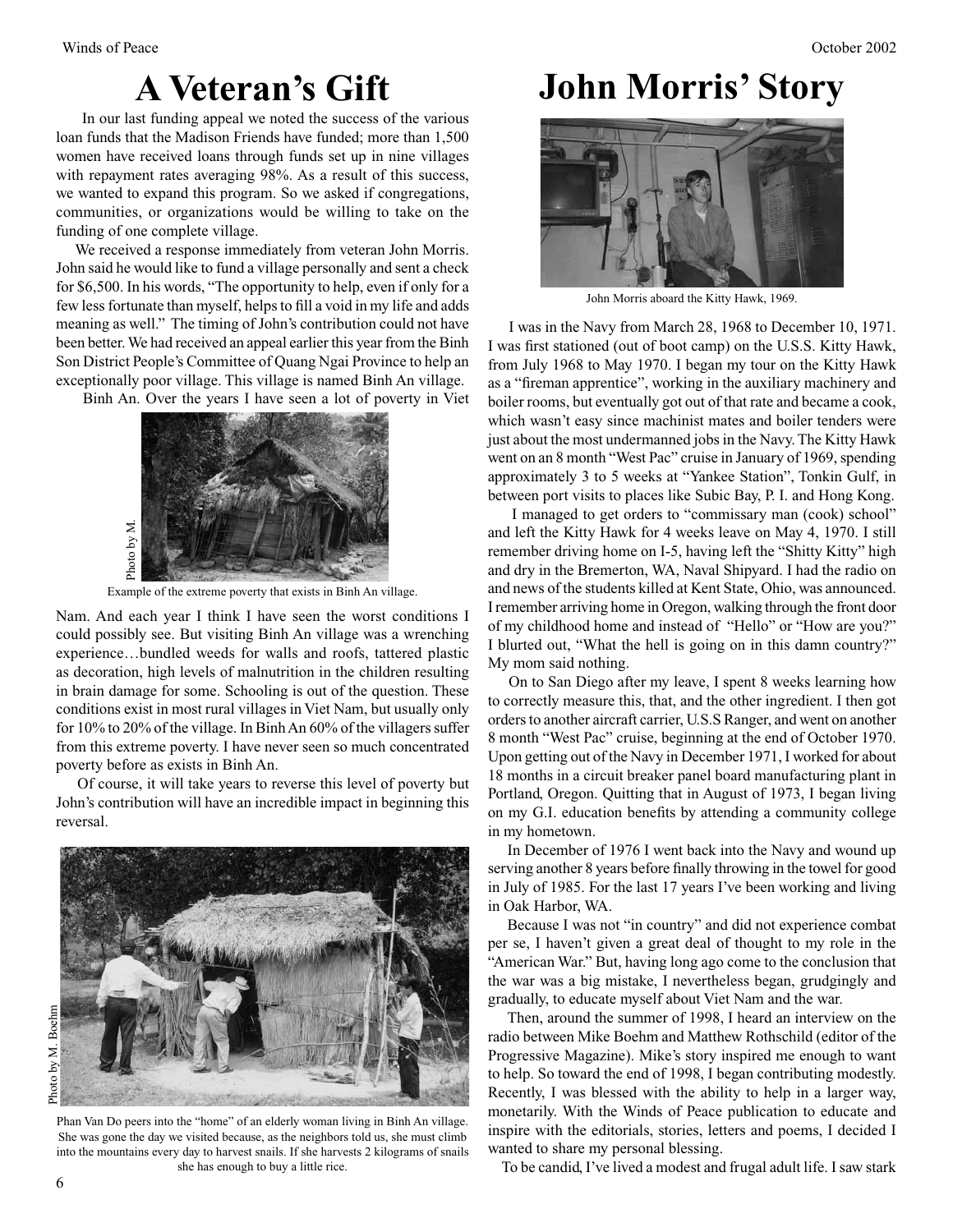#### October 2002 Winds of Peace **John Morris Story continued**

poverty in many of the "ports of call" during my 12 years of naval service and have never forgotten it. The opportunity to help, even if only for a few less fortunate than myself, helps to fill a void in my life and adds meaning as well. I am grateful to Madison Quakers and Mike for presenting me with the unique opportunity of giving.

 Your work and my "research" have caused me, recently, to reflect on a few things. I've tried to imagine how I would feel, think and react if my homeland were invaded, my country men, women and even...no, especially… children were conscripted, brain washed, and set against one another to fight and kill. And then, years later, the invaders return, with wants and needs for forgiveness. I would have a difficult time with that, I think. So, the willingness of the Vietnamese people to allow a "process of healing" to take place is truly a blessing for many and is a demonstration of true spiritual advancement. It is a demonstration by a people of a country I look forward to knowing more about.

Sincerely,

John A. Morris



John Morris today.

# **Letters**

Dear Mike,<br>This contribution (for the My Lai Primary School) is a gift for Joe Herbert the birthday of Abigail VandeBerg. Heidi Baruch

Hi,

 I heard Mike Boehm talk about the My Lai project at the Vets for Peace conference. Enclosed is \$8.00 for a copy of the video on the trip to My Lai (The Sound of the Violin in My Lai). I am a Vietnam vet and appreciate the work you are doing in reaching out across borders to a people we owe a lot to. It was in Vietnam that I woke up to and confronted my racism and the real reasons for U.S. involvement. The humanity of the Vietnamese people was not even a consideration by the U.S. Thank you for your work.

#### Joe Urgo



**In keeping with this newsletter's purpose to educate and promote discussion, we will print not only letters which support our work, but also letters critical of this work. We request that all letters be signed by the writer.**

#### Dear Mike,

 I enjoyed reading the January (2000) issue of Winds of Peace which was mailed to VVA Chapter 324 in Milwaukee. I strongly support all efforts which enhance the lives of those suffering from the effects of the Vietnam War. In Vietnam, the My Lai Peace Park holds high potential as a place of understanding and healing.

 America's part in the wrongness of the War can be seen as an outcome of broad policies and individual actions. Examples of this were presented in the newsletter in terms of civilian casualties. The devastation from the bombing of North Vietnamese was seen in the words of To Huu. A little later we were reminded of the massacre at My Lai. The focus on these sad consequences seems to ignore the decades of atrocities committed by Vietnamese Communists against civilian populations.

 Over many years following World War II, Communists in the Viet Minh killed hundreds of rival group nationalists whose common cause was the ouster of French rule. In the 50's and 60's countless civilians living in rural hamlets and villages were brutalized or killed at the hands of the Communists. At times, usually during Tet, acts of terrorism were committed against city populations. And when South Vietnam fell in 1975, brutal reprisals were carried out in South Vietnam and in Laos against the Hmong.

During 1969, I served with the  $101<sup>st</sup>$  Airborne Division. In September, our infantry company was operating in an area west of Hue. On a day that will always stand out in my memory, we found ourselves walking on human bones as we moved up a creek to a higher elevation. In this eerie setting, we came upon the remains of 150 civilians who were taken here and massacred by the Viet Cong. We would stay at this location for several days while Vietnamese government officials came to identify victims from personal items that were scattered about.

 The truth about the Vietnam War is that atrocities were committed by both sides. I would like to think that future issues of Winds of Peace might better reflect this point when the wrongful actions of Americans are referred to.

Best of luck in the heartfelt work that you are doing in Vietnam.

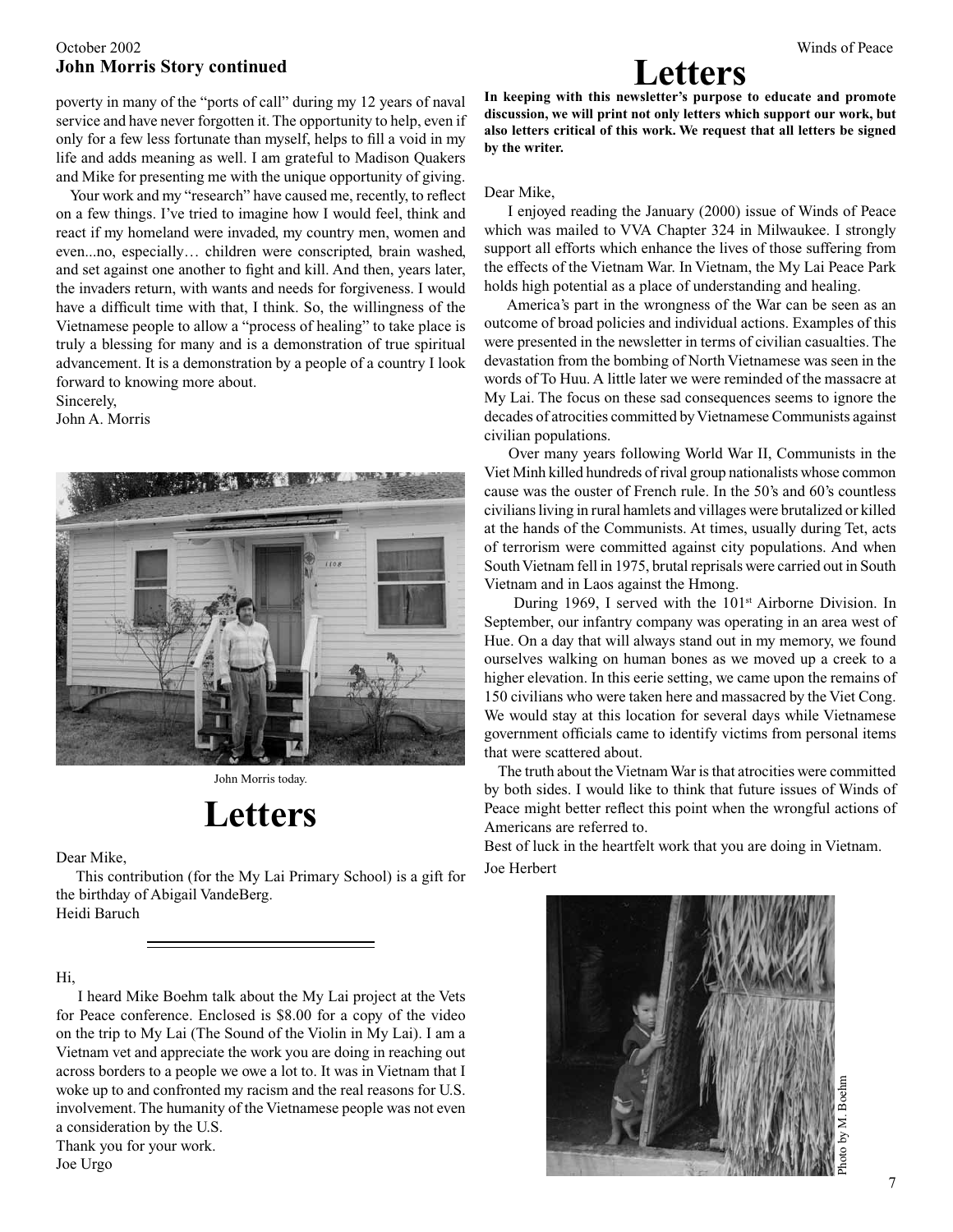### **Lessons Learned by Mike Boehm**



Attendees at the National Veterans for Peace Conference, 2002.

 Much has been said about soldiers and their participation in war. Most soldiers are changed forever by their experiences in war. Some can no longer cope with society. Others, though, become committed to promoting peace and justice for the rest of their lives.

 I was reminded of this when I attended the National Veterans For Peace Conference in Duluth, Minnesota, in August 2002. At least 100 veterans and their families gathered at St. Scholastica College to share ideas and perspectives of war and peace. Among the presenters was Diane Carlson Evans, who lead the movement to create a memorial for women veterans in Washington, D.C. Jack Palmeyer-Nelson spoke about the history of the School of the Americas and the pressing need to shut it down.

 The Vietnam Veterans Against the War have actively promoted peace and social justice issues around the world for more than 35 years. Other veterans' organizations working on peace and social justice programs include Vietnam Veterans of America Foundation, which won the Nobel Peace Prize award in the late 90s for its role in the campaign to ban land mines. On a smaller scale, veteran Chuck Theusch has founded the Vietnam Library Project, which has funded the building of a series of libraries in Viet Nam.

 The following pages represent some of the projects veterans have initiated or are supporting.



### **Vietnam Veterans Against the War Statement of Purpose**

 Vietnam Veterans Against the War, Inc. (VVAW) is a national veterans' organization that was founded in New York City in 1967 after six Vietnam vets marched together in a peace demonstration. It was organized to voice the growing opposition among returning servicemen and women to the still-raging war in Indochina and grew rapidly to a membership of over 30,000 throughout the United States, as well as active duty GIs stationed in Vietnam. Through ongoing actions and grassroots organization, VVAW exposed the ugly truth about US involvement in Southeast Asia and our first-hand experiences helped many other Americans to see the unjust nature of that war.

 VVAW quickly took up the struggle for the rights and needs of veterans. In 1970, we started the first rap groups to deal with traumatic after-effects of war, setting the example for readjustment counseling at Vet Centers now. We exposed the shameful neglect of many disabled vets in VA Hospitals and helped draft legislation to improve educational benefits and create job programs. VVAW fought for amnesty for war resisters, including vets with bad discharges. We helped make known the negative health effects of exposure to chemical defoliants and the VA's attempts to cover-up these conditions, as well as their continued refusal to provide treatment and compensation for many Agent Orange Victims.

 Today our government is still financing and arming undemocratic and repressive regimes around the world. Recently, American troops have been sent into combat in the Middle East and Central America, for many of the same misguided reasons that were used to send us to Southeast Asia. Meanwhile, many veterans are still denied justice– facing unemployment, discrimination, homelessness, posttraumatic stress disorder and other health problems, while already inadequate services are being cut back or eliminated.

 We believe that service to our country and communities did not end when we were discharged. We remain committed to the struggle for peace and for social and economic justice for all people. We will continue to oppose senseless military adventures and to teach the real lessons of the Vietnam War. We will do all we can to prevent another generation from being put through a similar tragedy, and we will continue to demand dignity and respect for veterans of all eras. This is real patriotism and we remain true to our mission. JOIN US!

Photo by M. Boehm Photo by M. Boehm

This flag represents what many veterans feel is the complete takeover of our government by corporate interests.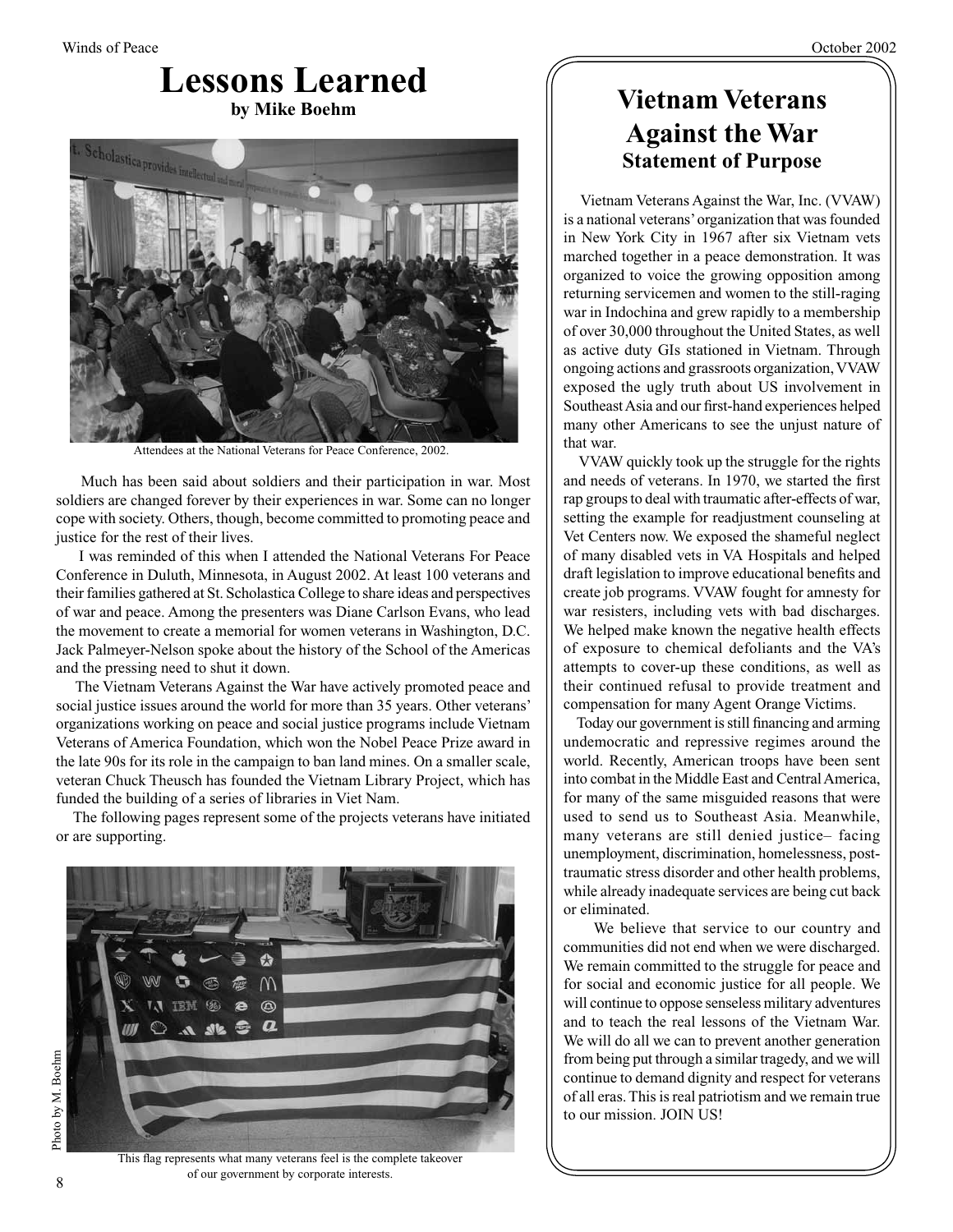### **Charles Liteky at the Veterans For Peace Conference, 2002**

 Charles Liteky served in Viet Nam from 1966-1971 as a chaplain. During a search and destroy mission, the unit he was with came under heavy fire from a battalion-sized North Vietnamese Army unit. Liteky, under intense fire, administered last rites, directed medivac helicopters in to carry out the wounded, and personally carried more than 20 wounded men to the landing zones. All this while being wounded himself. For these actions he received the Medal of Honor in 1968.

 A supporter of the war at the time, Liteky received his personal wake-up call ten years after the end of the war in Viet Nam, while he and ten other Viet Nam vets traveled to El Salvador in 1985 on a fact-finding mission. These vets met with women who carried with them the photos of mutilated male bodies given to them by the El Salvadoran military as visual aids to help them identify their mysteriously missing sons and husbands.

 Liteky said, "Those horror stories told by simple peasant women (stories implicating my government and my fellow citizens) finally crashed through the emotional defenses I had built around my psyche. I could no longer protect myself by denying the harsh realities of war. Suppressed memories of Vietnam came rolling back like angry waves and finally reached the guarded shores of my consciousness. As I began to wake up, I prayed for the courage to face this hard fact: that I had been a moral supporter of an immoral war in Vietnam."

 In 1986, he returned his Congressional Medal of Honor to the U.S. government. He left it at the Vietnam Veteran's Memorial in Washington, DC with the following note for President Reagan. "In 1968, I was awarded the Medal of Honor for saving lives. In 1986, my conscience called me to return it to help save other lives, those of Latin Americans." He has served two terms in federal prisons for nonviolent protests of US policy, particularly the existence of the School of the Americas.

 While attending the Veterans For Peace conference this year, he called for organizing a peace delegation to Palestine by veterans from our country. Veterans would once again act as witnesses and support for an end to the conflict between Israel and Palestine. This suggestion was met with enthusiasm and a number of organizational meetings were convened.



Charles Liteky at the Veterans for Peace Conference.

### **I Won't Let Them Take My Flag By Charles R. Powell**

 I first saw that flag in school where I learned about its stripes and stars and colors. I will forever associate that banner with song. Not just "The Star Spangled Banner" but "America The Beautiful," "God Bless America," and "My Country Tis Of Thee."

 It seems the flag was most often linked with war and violence: bombs bursting in air; leading the charge up some hill; its image painted on the nose cones of warplanes, missiles and bombs; its likeness decaled on the sides of warships and tanks; it being hoisted over conquered territory.

 But that isn't what attracted me. I was captivated by the things for which it was supposed to stand: "one nation, with liberty and justice for all."

 Now, the generals and politicians are again waving my flag as they clamor for war, death, destruction, bombing, burning and maiming. And sadly, like gutless, heartless, mindless sheep, too many fellow citizens are climbing on that bandwagon.

 But, to me "old glory" still stands for the liberty, justice and solidarity yet to come. So, I still wave it too. I wave it for health care, education, housing and food for all. I wave it for peace and love, and I wave it for hope. Most of all, I wave it for the America yet to be.

(Footnote: the original rough version was penned July 30, 2002, en route from Chicago to Albuquerque, NM aboard Amtrak train number 3, the Southwest Chief. It was first read in Duluth, MN, on August 17, 2002 during the "Issues Forum" of the annual national convention of Veterans For Peace, whose theme was "What is Real Patriotism?")



Charles Powell reading "I won't let them take my flag from me."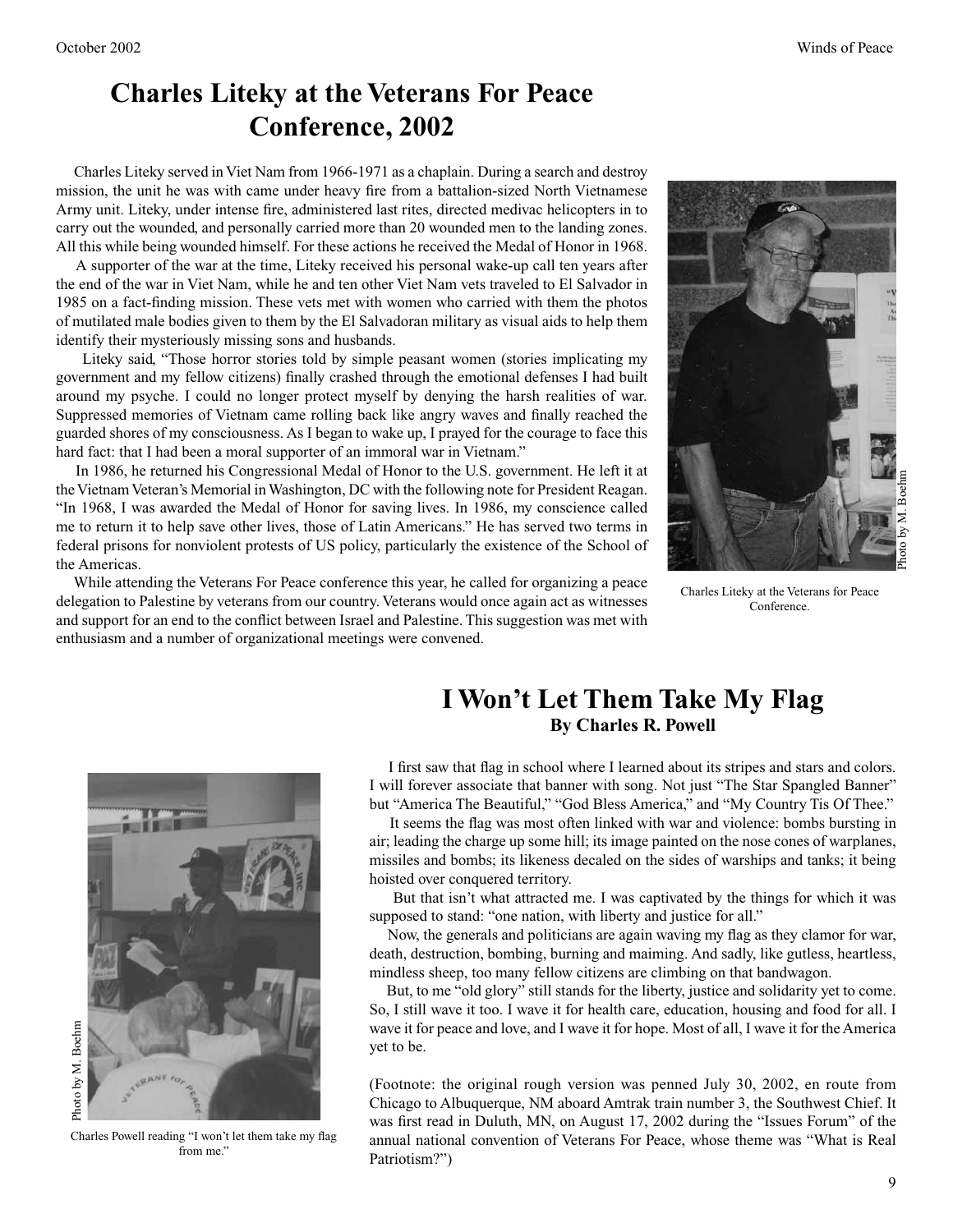#### **Veterans from World War Two, the Korean War, the Vietnam war, and the war in the Gulf have initiated a wide range of activites which promote peace today. Below are just some of these projects.**

#### **Violence Prevention Education**

Sponsored by Minnesota Veterans For Peace Chapter #27 www.cramnaraine.org

### **Maine VFP Bookcover Project**

Maine Chapter of Veterans For Peace distributes bookcovers with non-violence themes to school children. Tom Sturtevant, President Maine Veterans For Peace Ph. 207-377-2370 E-mail-tomstur@prexar.com

#### **Veterans For a Hydrogen Economy**

Converting the world away from an oil economy to a hydrogen economy www.vheusa.org

## **An Important Lesson**

**By George Mizo**

(Decorated Viet Nam veteran and founder of Viet Nam Friendship Village—1945-2002)

**You, my parents, taught me that it was wrong to kill . . . except in war.**  You, my church, taught me that it was wrong to kill . . . except in war. **You, my teachers, taught me that it was wrong to kill . . . except in war. You, my government, taught me that it was wrong to kill . . . except in war.**

> **Then you sent me to war And when I had no choice . . . except to kill, Then you told me I was wrong! And now I will tell you . . . my parents. . . . my church. . . . my teachers. . . . my government. It is not wrong to kill . . . except in war. It is wrong to kill period! And this you have to learn . . . Just as I had to!**

### **Korea Truth Commission**

Formed after the revelation of the No Gun Ri massacre 39 W. 14th St., #206 New York. NY 10011 www.koreatruthcommison.org

#### **The Korea Peace Campaign**

U.S. troops out of Korea Veterans for Peace c/o World Community Center 438 North Skinker St. Louis, MO 63130 www.veteransforpeace.org

#### **World Citizen, Inc.**

"To involve as many people as we can, starting with children, in activities that promote a peaceful, healthy, non-violent world." 2145 Ford Parkway, Suite 300 St. Paul, MN 55116 Ph.-651-695-2587 E-mail-ellin017@tc.umn.edu www.peacesites.org

#### **Witness For Peace**

Dedicated to ending the cycle of military and economic violence. John Pegg 1015 E. 11<sup>th</sup> Street Duluth, MN 55805 V-mail-218-349-1786 wfpumw@witnessforpeace.org

#### **Veterans Support Vieques**

End the U.S. bombing of the tiny inhabited island of Vieques, Puerto Rico P.O. Box 7053 Jersey City, NJ 07307 Ph. 201-876-0430 E-mail-vetsconvieques@aol.com

#### **Every Church a Peace Church**

What if every church lived and taught as Jesus lived and taught? Ph.-717-859-1958 E-mail-jstoner@ecapc.org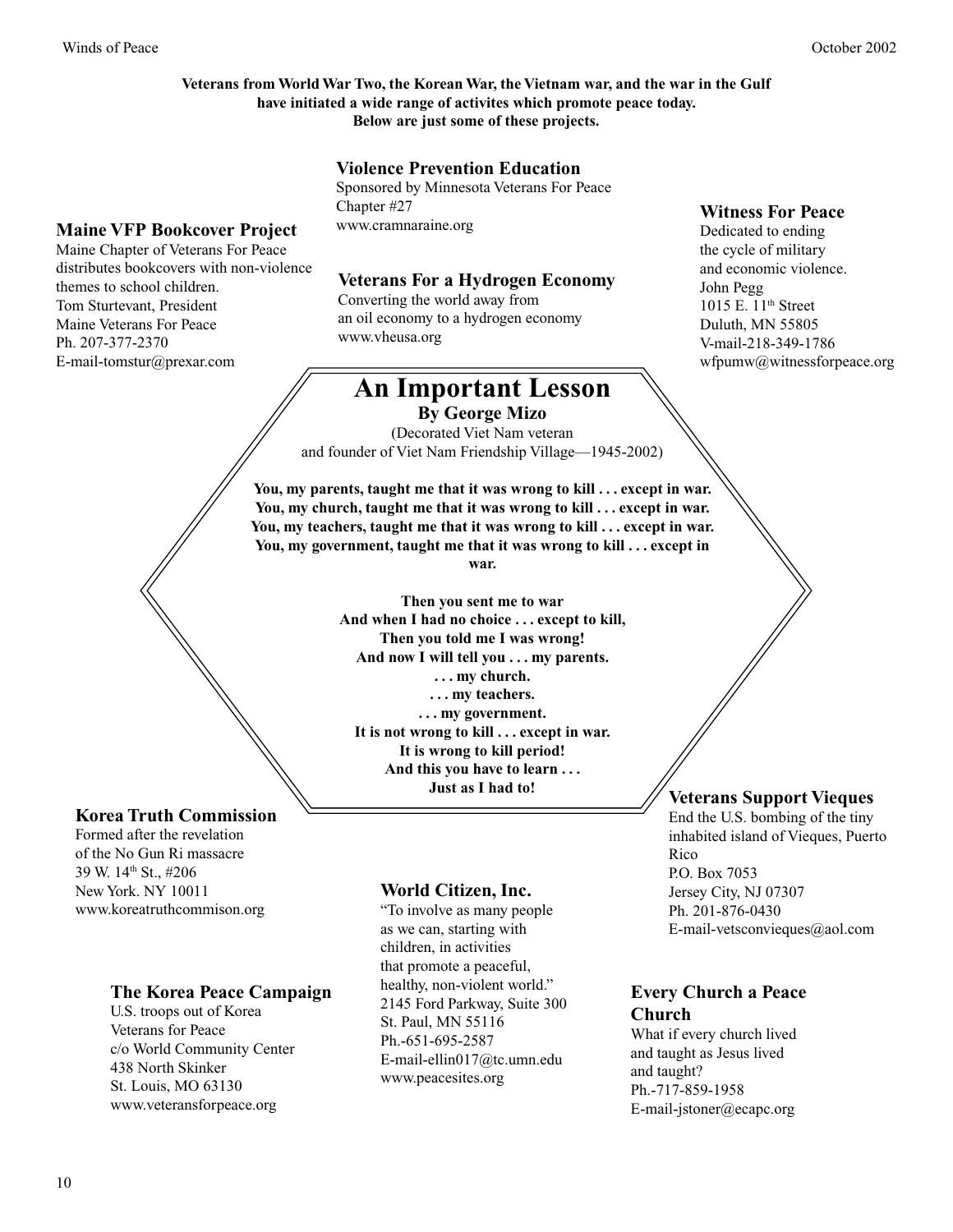# **Peace Poetry**

**Poetry by the children and adults of the North Shore of Massachusetts, sponsored by Veterans For Peace, Samantha Smith Chapter #45** 

(Samantha Smith, a ten year old girl from Maine, wrote a letter to the political leader of the formerSoviet Union, asking, "Why do you want to make war on us?" She accepted an invitation from the Soviet Premier to visit the USSR, becoming our youngest citizen ambassador of good will. Shortly after her return to the U.S., Samantha was killed in a plane crash.)

#### **Peace Begins in Me**

I love to think forward to the day, When there will be world peace, But for now I'll concentrate, On what's inside of me.

For war begins with ignorance, With hate or sometimes greed, So now I look deep inside, to make sure there's none in me.

There are six billion people on this earth, And I am only me. But the road to peace has just begun, So I'll just start with me.

For the greatest war you'll ever fight, Is the one with your own mind, If we could all just win our own, Who knows just what we'd find.

If we could all just look inside our hearts, Everyone, from sea to sea, Then I think that we would find, That peace begins with me.

Stacey Manter - Grade 9 Triton Regional High, Byfield, Massachusetts

Girls from My Lai on their way to the primary school built by Madison Friends. Although they were late for class they were having too much fun to leave.

#### **Peace**

"Peace is sometimes giving someone what they want."

By Easton Ehleh Kindergarten, Essex Elementary and Middle School

#### **Comprende**

We all hear your cries, Muffled voices carried by the wind. An escape from tyranny, An escape from fear is all you wish. We see your pain; we hear you. Nosotros comprendemos. Vir verstehen. Noi capiano. Nous comprenons. We understand. No matter what language, We understand. Do you?

By Andrew McKay Grade 11, Gloucester High School

#### **Peace**

Today I was riding my bike. Then I gave a balloon to someone.

Then I gave a balloon to five hundred people. Then I made peace.

By Christopher Dente Kindergarten, Essex Elementary and Middle School

For more info contact Tom Gale at; Veterans For Peace, Samantha Smith Chapter #45 P.O. Box 177, Ipswich, MA 01938 978-356-7671 Excerpts from Peace Poetry books - 2001, 2002 Poems reprinted with permission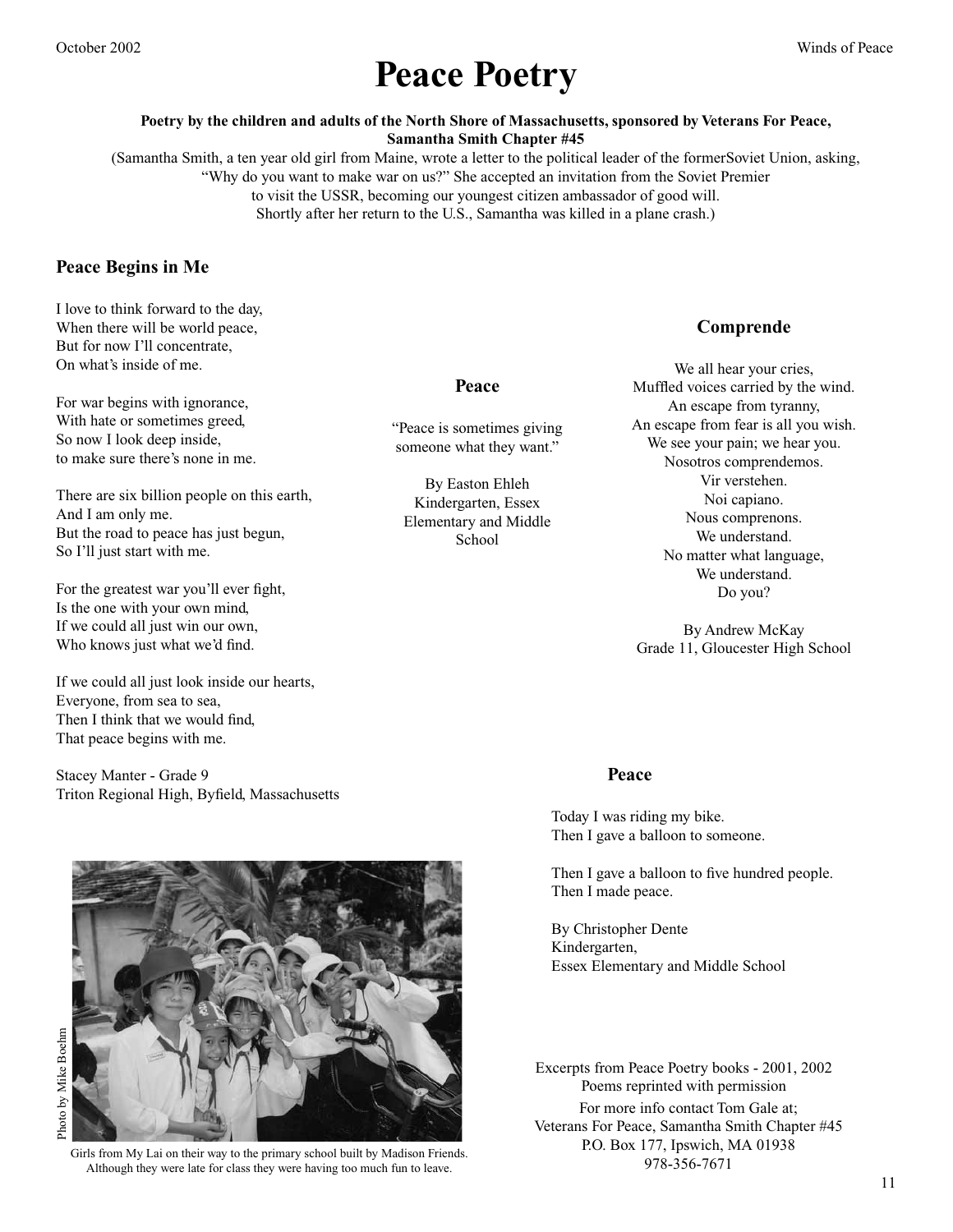# **Tran Van Thuy Visits Madison, Wisconsin**

#### **Films Shown in Madison**

#### **How to Behave – The Story of Kindness**

Prompted by a dying friend who urges him to lead a life of kindness and by a bricklayer who asks why films do not show the lives of ordinary people instead of fictions, the filmmaker goes on an odyssey looking for kindness or charity in Vietnam where the rich and powerful are few and those in poverty and suffering are many.

Director-Tran Van Thuy-Silver Dove Prize at Leipzig International Film Festival 1988. Rights bought by 10 international television networks.

#### **A Story from the Corner of the Park**

A meditation on the grace with which a family whose two children suffer from the affects of Agent Orange live their lives. Director-Tran Van Thuy

#### **Return to Ngu Thuy**

One of Vietnam's most well known documentary filmmakers, Le Manh Thich, returns to a village where he had filmed the heroism of Vietnamese women during the American war. He finds them, 30 years later, forgotten and impoverished. This film has been called an eloquent plea for peace.

Director-Le Manh Thich-Best Short Film Award at Asia Pacific Film Festival 1998.

#### **Where War has Passed**

An emotionally wrenching film of families in Vietnam whose children were born with horrible defects as a result of their parents being sprayed with Agent Orange. One reviewer says, "WARNING! If you watch this film you may never be able to support another war again."

Director-Vu Le My-Won awards in Germany and Japan.

#### **The Sound of the Violin in My Lai**

Produced in commemoration of the 30<sup>th</sup> anniversary of the massacre at My Lai, this film documents the story of the massacre at My Lai by American soldiers and the rescue of some of the villagers from My Lai by a helicopter crew. The film ends with a message of hope from the help given to the poor people of My Lai by the Madison Quakers and the offering of music to the spirits of the dead by veteran Mike Boehm. This film is now being used as part of the curriculum for all fifth grade students in Vietnam under the heading of peace studies.

Director-Tran Van Thuy-Silver Lotus Award, Best Short Film Award Asia Pacific Film Festival 1999.

their suffering through compassion and sharing."

supplies to Ha Noi in 1969.

 Tran Van Thuy, one Viet Nam's renowned documentary filmmakers, has won awards internationally for his films for more than 30 years. For this reason his visit to Madison in early October 2002 was a historic occasion. This event, co-sponsored by Madison Quakers, Inc. and The Center for Southeast Asian Studies featured five films brought to the U.S. by Tran Van Thuy: The Sound of the Violin in My Lai, Story of Kindness, Story From the Corner of the Park, Return To Ngu Thuy and Where War Has Passed.

 Throughout the war years and after the war, we as a nation (through ignorance and propaganda) have continued to deny the Vietnamese people their humanity. Mr. Thuy's films give us, at long last, a chance to learn about the people of Viet Nam and how they have coped with the aftermath of war.

 During the many question and answer sessions we had with Mr. Thuy we learned just how difficult it was for him to maintain his integrity while making his films. It became obvious that it took incredible courage for him to refuse to compromise in an era of strict government control of the media. He told us how lonely it was for him when fellow filmmakers backed away so as not to be tainted by him. He came close to being jailed many times, and the government banned some of his films. His own family questioned why he was so determined to make his films according to the truth as he saw it. (And before we judge the Vietnamese government, we need to remember that censorship is not restricted to communist regimes. Witness the McCarthy era, when artists were black listed, books were burned, and people were jailed for their presumed political affiliations. Even now libraries are encouraged to censor what people read as result of the Patriot Act.)

 Time has vindicated Tran Van Thuy. He has emerged as one of the very few filmmakers trusted by the people of Viet Nam. Looking at the audience watching his films last week, one could see young Vietnamese students, older Vietnamese couples who had fled Viet Nam, anti-war activists, and veterans. As veteran Glenn Clark put it "It was great to see all these different groups of people here together in search of our common humanity."

 And it was Tran Van Thuy, through his courage, perseverance and suffering, who brought us all together.



Tran Van Thuy wins the award given for Best Short Film at the Asia Pacific Film Festival, 1999.

#### **Viewers Respond to Thuy's Films**

"Tran Van Thuy's films present a picture of candor which we still believe does not exist in Vietnam. We have a 60s view of Vietnam as a closed society. Viewing his films shows that there is an active, vital journalistic culture today in Vietnam." "I was deeply moved by the three films I saw that Tran Van Thuy had produced. Because of his integrity as a filmmaker, each one of his films conveyed a powerful message about human suffering and the capacity of humans to rise above Joe Elder-Professor of Sociology, Language and Culture of Asia and Quaker anti-war activist, one who brought medical

Chuck Theusch-Vietnam veteran-Founder of the Vietnam Library Project.

"The presence of Tran Van Thuy and his powerful films moved me deeply. For much of my life, since serving as a combat photographer with the U.S. army in Vietnam, I have struggled to express, through art, the tragic reality of war. By focusing his camera on people, Tran Van Thuy communicates a universe of struggle and strength. His work is filled with sadness but also with patience, love, kindness and humor….just like the people he describes."

David Giffey-Vietnam veteran, artist and peace activist.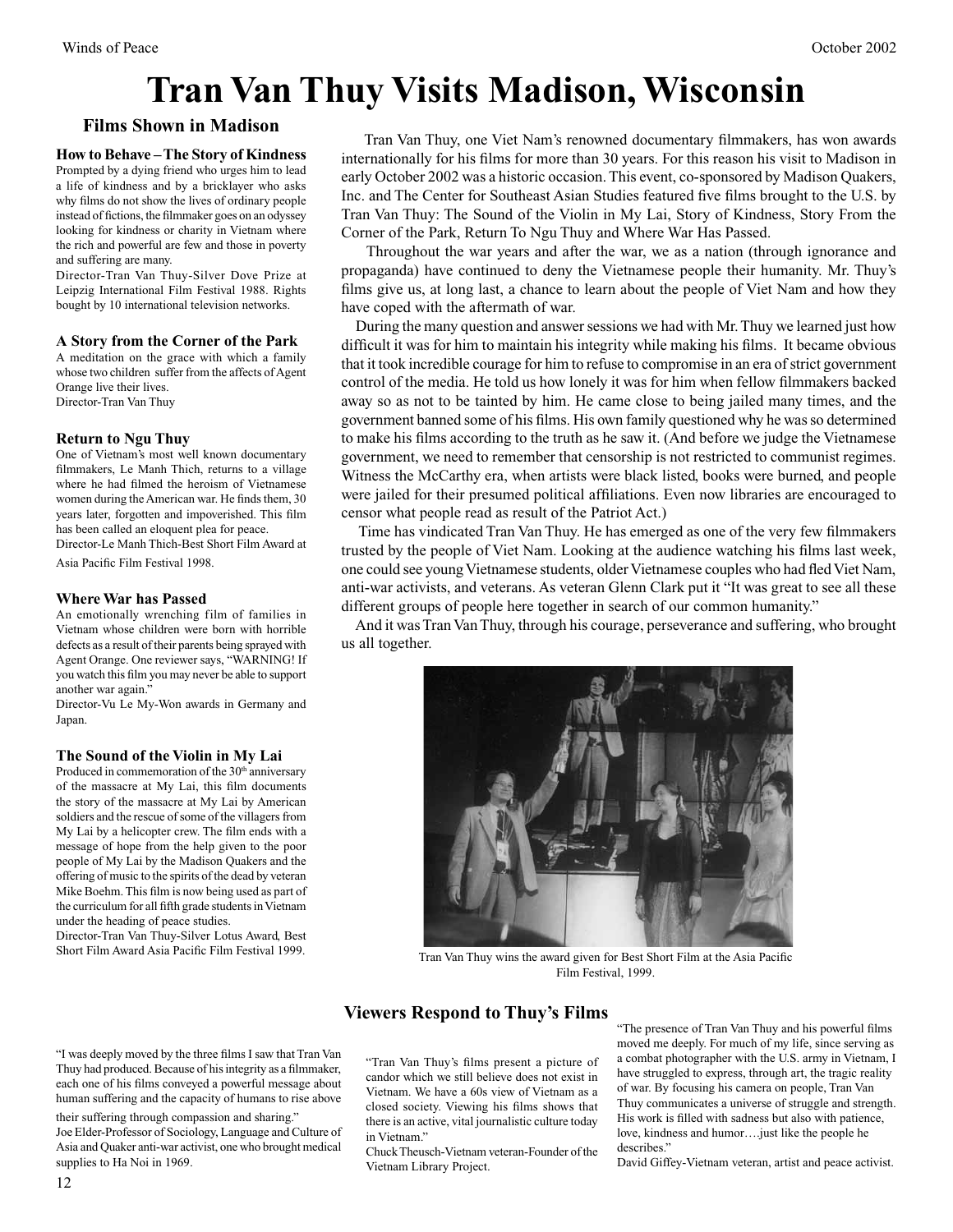#### **Voices From Vietnam**

**By Charlene Edwards**

Book review by Lana Noone



 Voices From Vietnam, a beautifully photographed and passionately written book, tugs at your heart strings while creating a deeper understanding of this war and its aftermath.

 Through powerful personal narratives and photographs,Voices From Vietnam revisits the emotions and experiences that have defined the lives of the men, women and children affected by this war, American and Vietnamese, on the battlefront and at home. It exposes the suffering of soldiers and nurses, the struggles of the Amerasians, the challenges of those Americans who chose Canada over Vietnam and the hardships of the "boat people." It relays how these extraordinarily brave men and women have sought to overcome the horrors of this experience and how it has transformed their lives.

Voices From Vietnam allows you to experience the personal

reflections of yesterday's war with today's perspective in the words of General Westmoreland, Kim Phuc, Cardinal O'Connor, Ambassador Le Van Bang, David Dellinger and many others in this unique, 264 page, beautifully designed 10x10 coffee-table book. Voices From Vietnam not only includes 70 inspiring stories and over 170 captivating photographs taken during the war and some thirty years later, a chronology, map, and index, but also an extensive resource guide of agencies providing support services to those American veterans, Vietnamese and Amerasians needing assistance in healing the wounds of war.

 Charlene Edwards wanted to include all the people whose lives were forever impacted by Vietnam. She succeeded at this monumental task. I highly recommend this outstanding book...truly a work of passion, love and faith.

Voices From Vietnam is available both in hardcover \$40 (ISBN: 0971402051) and soft cover \$25 (ISBN: 0971402035) through bookstores, or for an autographed copy write to Journeys at PO Box 610260, Bayside, NY 11361.

For further information e-mail vnvoices@aol.com

#### **The Compassionate Rebel: Energized by Anger, Motivated by Love Stories collected and written by Burt Berlowe, Rebecca Janke , and Julie Pershorn**

Published by Growing Communities for Peace

 The Compassionate Rebel is a collection of stories about extraordinary men and women in our community who maintain a powerful balance in their lives between anger and love. These ordinary-looking heroes have tapped into their anger at injustice and used it to spur action, and they have refined and channeled that anger with love, patience, and continuous respect for humanity.

 This book presents the insightful discovery that those qualities previously thought to be in conflict with each other, namely anger and love, may quite possibly be the formula for a powerful force in the quest for peace and justice in the world.

 Each story in the Compassionate Rebel is accompanied by an artistic photography, questions for contemplation, and a list of resources for reflection and action. It is anything from an inspirational coffee-table book to a thought-provoking textbook for college students. Any reader will find it empowering and full of hope.



To order this book or to inquire about other peace books, contact: Growing communities for Peace, P.O. Box 248, Scandia, MN 55073, Phone: (651) 257-2478, Fax: (651) 257-2095, Email: peace@ peacemaker.org, Web site: www.peacemaker.org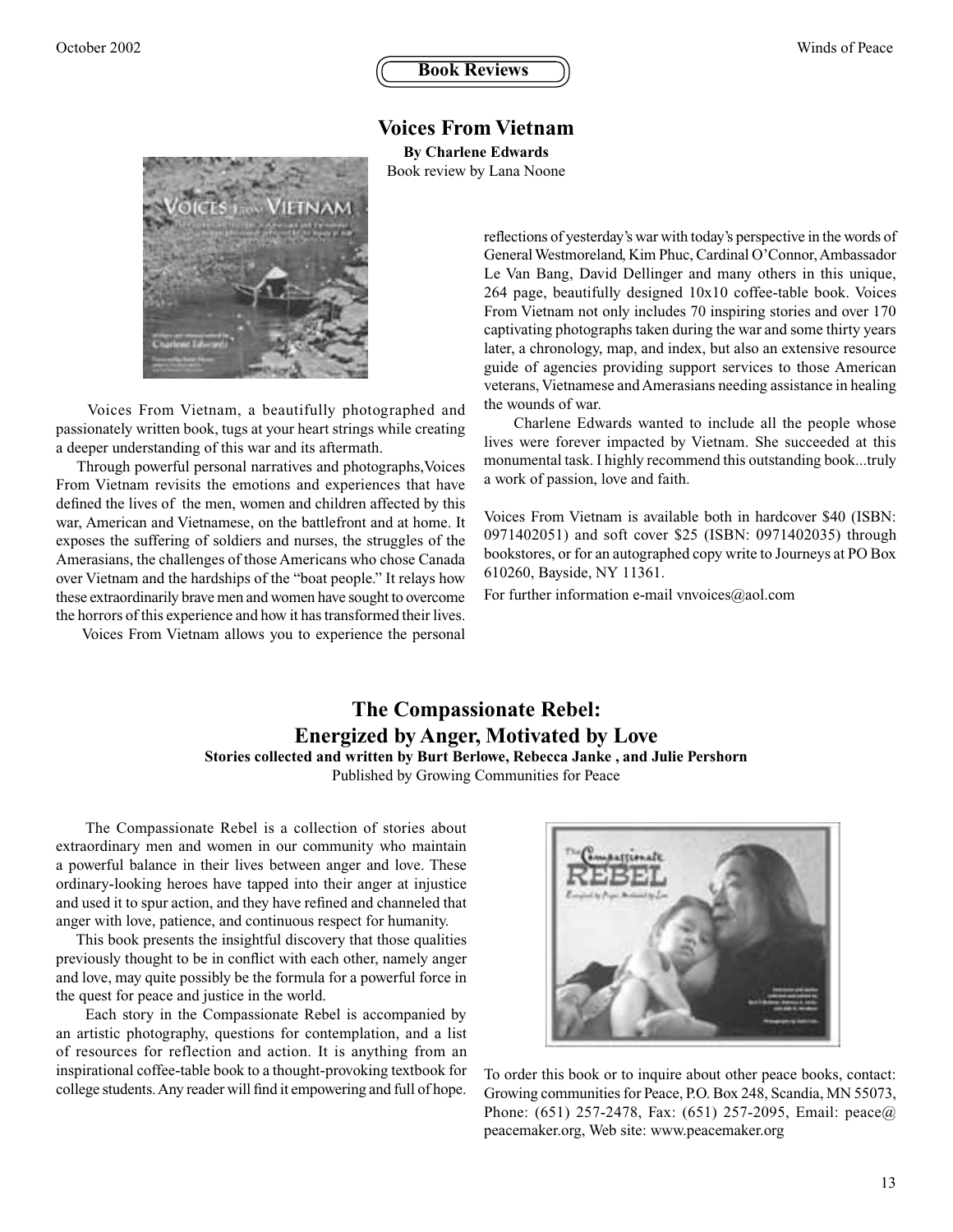# **School of the Americas Rising Up: November 2001**

I have participated in demonstrations to close the School of the Americas for the last five years. This year I will be back to Ft. Benning from Nov. 15-17 to participate in the ongoing effort to shut this school down. Please join us!

> Below is the report of last year's demonstration, written by the School of the Americas Watch and published on their web site (www.soaw.org). —Mike Boehm

Over 10,000 people traveled to Columbus, Georgia, on November 17 & 18, 2001, to speak out against the terror training that takes place at the SOA. Despite new challenges in 2001, the integrity of the movement was preserved by its grounding in the nonviolent tradition of Romero, the four churchwomen, and countless others who have gone before.

 In the wake of the September 11th terrorist attacks and the war in Afghanistan, the city government of Columbus sought a court injunction barring four individuals identified as "leaders" of the movement from calling for or participating in the traditional solemn funeral procession or any presence at all within 50 yards of Ft. Benning. We went to court rather than sign any agreement that compromised the integrity of the movement we represented. On the anniversary of the Jesuit massacre, we sat before the same judge who several months earlier had sentenced the SOA 26 to prison, fully expecting the same treatment. Surprising everyone, Judge Faircloth cited our eleven years of peaceful protest as he ruled that the area in front of the main entrance to Ft. Benning is our traditional and constitutionally protected area for freedom of expression.

 Prior to the vigil, Ft. Benning officials erected a fence at the base's main entrance to stop the funeral procession from entering. This fence was transformed into a memorial to the victims of SOA violence as participants in the largest funeral procession ever covered it with crosses, flowers, banners, and pictures of those whose voices have been taken away.

 Eighty-six people were arrested for trespassing onto the base; many went around the fence attempting to deliver coffins, crosses, and indictments to the SOA itself. Thirty-one others were arrested late Sunday evening after constructing a "global village" in front of the locked gates, representing a world free from terror, where all live with peace and dignity. Through the use of solidarity tactics, the 31 successfully negotiated their release with time served, after spending two days in jail. In total, 117 people were arrested for their nonviolent witness to close the SOA on Sunday.

 SOA Watch maintained a fully staffed media office for the duration of the event, resulting in coverage by outlets including CNN, CBS, & ABC; feature stories included pieces in The Nation; coverage by the Washington Post, Boston Globe, and USA Today; international coverage in major syndicates from Germany to Turkey; as well as continuous online coverage by the Atlanta Independent Media Center. And in addition to the tremendous support from the ACLU of Georgia, we set up an on-site office for the Just Cause Law Collective, who not only assisted with preventing the injunction against us, but also provided tremendous support for those arrested on state charges.

 But most important to our presence was the nonviolent tradition we have created together these past eleven years. This tradition allowed us to approach a military base on high alert status, remain firm in the truth we came there to express and maintain a peaceful, nonviolent presence despite the tensions. This tradition now leaves us poised to close the School of Assassins and change the destructive policies it represents.

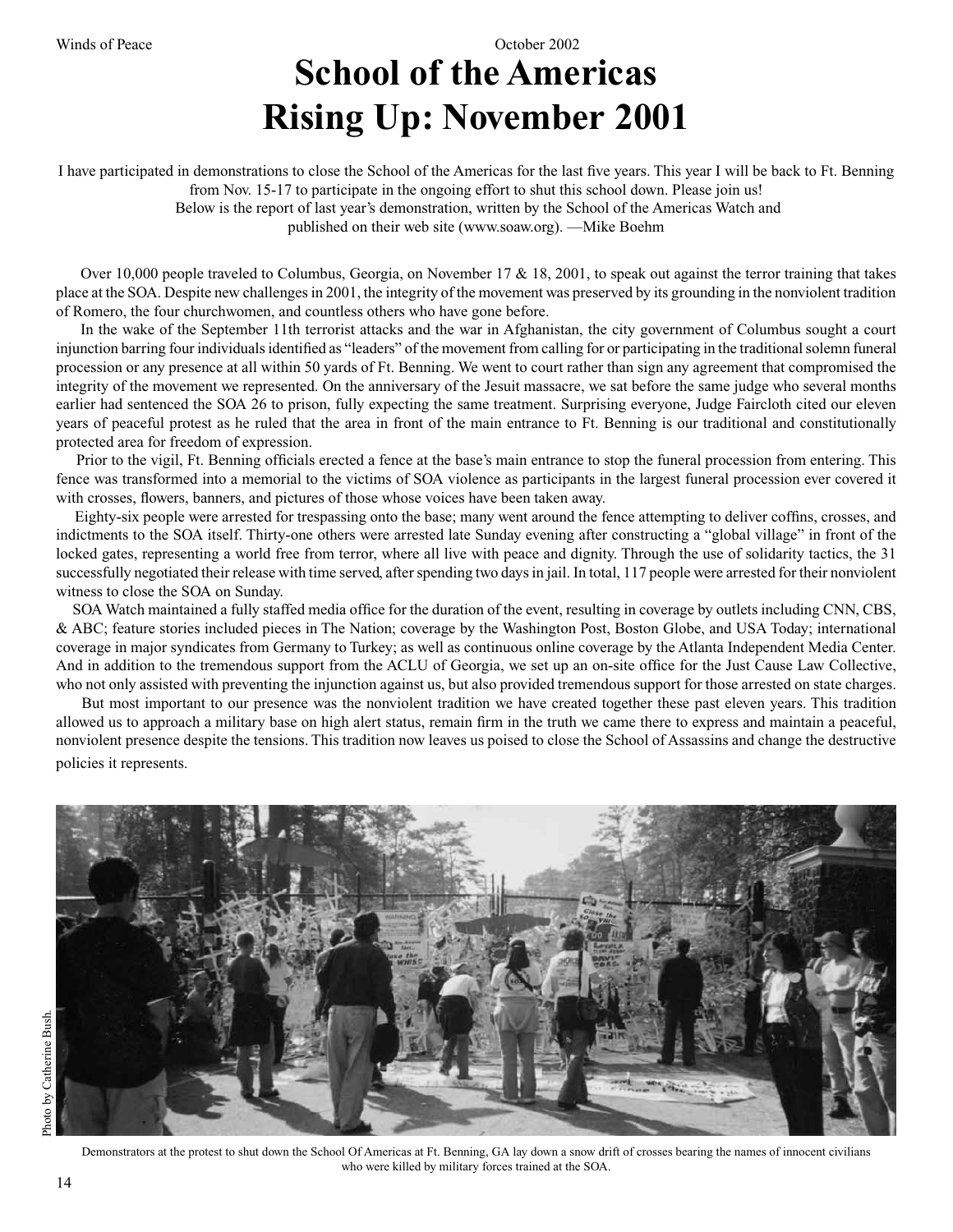### **Mike Boehm Speaking Tour Features Slides of the Madison Quakers Projects in Viet Nam**

Below are the venues and contact information for Mike's slide show on the Madison Quakers projects in Viet Nam.

October 27 Lancaster, PA Contact Lancaster Friends Meeting: 717-392-2762

October 31 Providence, RI Contact Dennis Tabella: 401-461-7940

November 3 Amherst, MA Contact Ann Levinger: 413-253-9370

November 4 Washington, DC-Film festival featuring The Sound of the Violin in My Lai Contact Search For Common Ground: 202-265-4300

November 5 Amherst, MA Contact Ann Levinger: 414-253-9370

November 6 Maine Contact Tom Schmidt: 207-529-5302

November 7 & 8 Marlboro, Brattleboro, VT Contact Seth Harter: 802-254-7024

November 9-14 To Be Announced

November 15-17 Ft. Benning, Georgia Demonstration to close the School of Americas November 18 & 19 Black Mountain, NC Contact Anne Morrison Welch: 828-669-0832

November 20-22 Media, PA Contact Carol-Anne Riddle: 610-356-1777

November 23 Holmdel, NJ Conference on "Operation Babylift" Contact Lana Noone: 516-486-0318

November 25 Fremont, MI Contact Sharon Daly: 231-924-5349

Contact Mike by cell phone at 608-445-7349 or by e-mail vapp@mylaipeacepark.org

#### **Winds of Peace Newsletter for Madison Friends Projects in Viet Nam Mike Boehm, Project Co-ordinator Phan Van Do, Project Co-ordinator in Viet Nam Terri Smith, Newsletter Design** "The people of Viet Nam are looking forward to the winds of peace blowing from America." Please send letters, questions, or written contributions to: **Winds of Peace c/o Mike Boehm** 2312 E. Johnson St., Madison,WI 53704 **Phone:** 608-244-9505 **Fax:** 608-255-1800 **e-mail:** vapp@mylaipeacepark.org Visit our web site on the Internet at: **www.mylaipeacepark.org**

| I I/we would like to support Madison Quakers Projects in Viet Nam!<br>Optional–Please earmark my donation for: |                                                                                                                                                                                                                                |
|----------------------------------------------------------------------------------------------------------------|--------------------------------------------------------------------------------------------------------------------------------------------------------------------------------------------------------------------------------|
| Loan funds                                                                                                     | Ethnic minority projects                                                                                                                                                                                                       |
| My Lai Peace Park                                                                                              | Vietnamese-American Peace Park                                                                                                                                                                                                 |
| My Lai Schools                                                                                                 | <b>Sisters Meeting Sisters</b>                                                                                                                                                                                                 |
| Make checks payable to:                                                                                        | Name                                                                                                                                                                                                                           |
| <b>Madison Friends Meeting</b>                                                                                 |                                                                                                                                                                                                                                |
| 1704 Roberts Court                                                                                             | Address and the contract of the contract of the contract of the contract of the contract of the contract of the contract of the contract of the contract of the contract of the contract of the contract of the contract of th |
| Madison Wi 53711-2029                                                                                          | City the contract of the contract of the contract of the contract of the contract of the contract of the contract of the contract of the contract of the contract of the contract of the contract of the contract of the contr |
| Please specify Projects in Viet Nam, or one of the options                                                     |                                                                                                                                                                                                                                |
| on your check. Donations are tax deductible.                                                                   | $\mathsf{Zip}$<br>State and the state of the state of the state of the state of the state of the state of the state of the state                                                                                               |
| Thank you for your generosity.                                                                                 |                                                                                                                                                                                                                                |